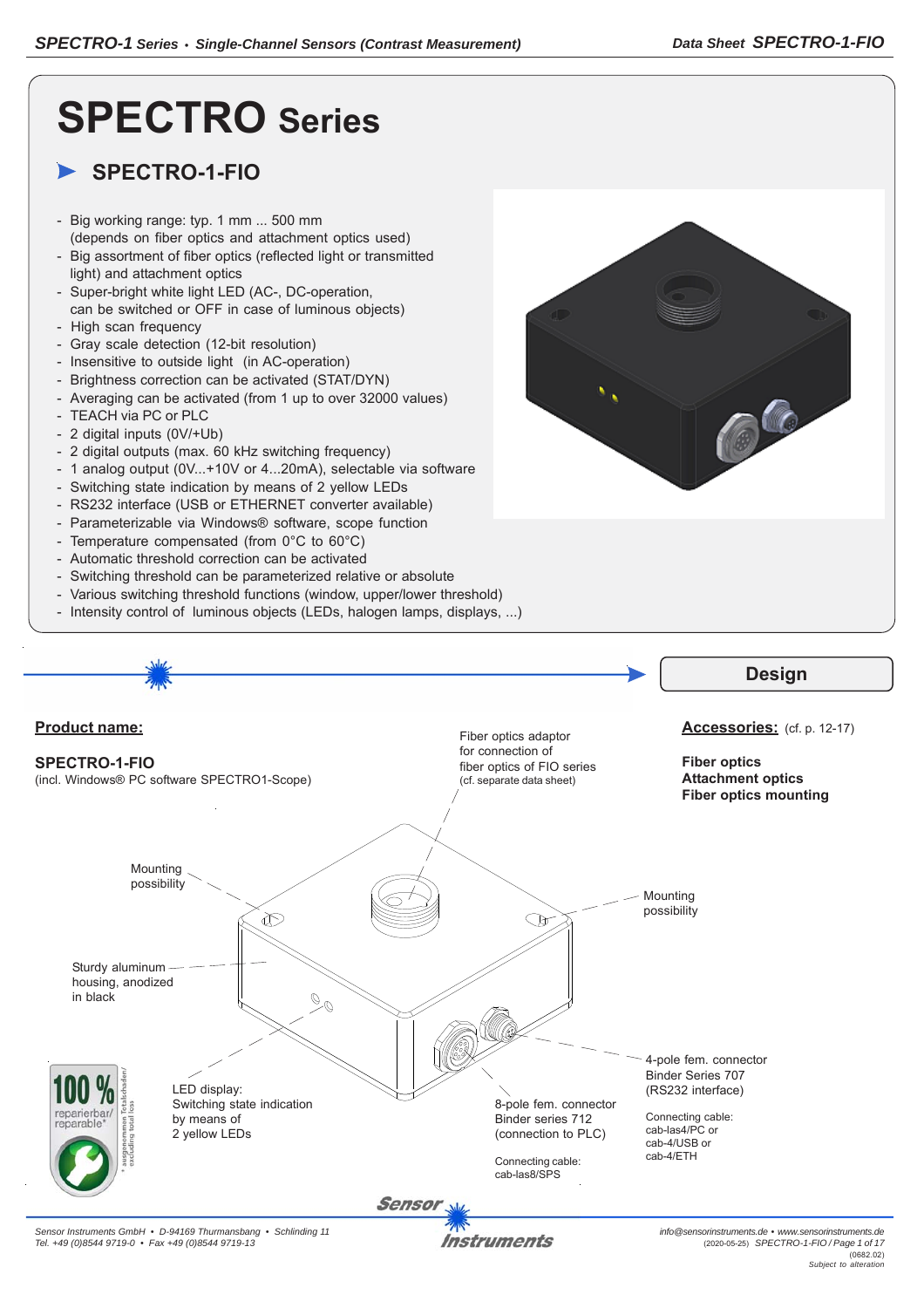

**Technical Data** 

| <b>Model</b>                                                                      |                                                                                                                                                                                                                                                                                                                                                                            | <b>SPECTRO-1-FIO</b>                                                                                                                                                                                                                                                                            |  |
|-----------------------------------------------------------------------------------|----------------------------------------------------------------------------------------------------------------------------------------------------------------------------------------------------------------------------------------------------------------------------------------------------------------------------------------------------------------------------|-------------------------------------------------------------------------------------------------------------------------------------------------------------------------------------------------------------------------------------------------------------------------------------------------|--|
| Voltage supply                                                                    |                                                                                                                                                                                                                                                                                                                                                                            | +24VDC (± 10%), reverse polarity protected, overcurrent protected                                                                                                                                                                                                                               |  |
| Current consumption                                                               | $< 160$ mA                                                                                                                                                                                                                                                                                                                                                                 |                                                                                                                                                                                                                                                                                                 |  |
| Max. switching current                                                            |                                                                                                                                                                                                                                                                                                                                                                            | 100 mA, short circuit proof                                                                                                                                                                                                                                                                     |  |
| Switching state indication                                                        |                                                                                                                                                                                                                                                                                                                                                                            | 2 yellow LED visualize the physical state of the outputs OUT0 and OUT1                                                                                                                                                                                                                          |  |
| Digital inputs (2x)                                                               |                                                                                                                                                                                                                                                                                                                                                                            | INO and IN1 (Pin 3 and 4): digital (0V/+24V)                                                                                                                                                                                                                                                    |  |
| Digital outputs (2x)                                                              | OUT0 and OUT1 (Pin 5 and 6): digital (0V/+24V), npn-/pnp-able (bright-/dark-switching, can be switched)                                                                                                                                                                                                                                                                    |                                                                                                                                                                                                                                                                                                 |  |
| Analog output (1x)                                                                | ANALOG (Pin 8): voltage 0  +10V or current 4  20mA,<br>adjustable via PC software                                                                                                                                                                                                                                                                                          |                                                                                                                                                                                                                                                                                                 |  |
| Interface                                                                         | <b>RS232</b>                                                                                                                                                                                                                                                                                                                                                               |                                                                                                                                                                                                                                                                                                 |  |
| Pulse lengthening                                                                 |                                                                                                                                                                                                                                                                                                                                                                            | 0  100 ms, adjustable via PC software                                                                                                                                                                                                                                                           |  |
| Averaging                                                                         |                                                                                                                                                                                                                                                                                                                                                                            | max. 32768 values, adjustable via PC software                                                                                                                                                                                                                                                   |  |
| Scan frequency<br>(LED mode AC, DC or<br>OFF, can be switched via<br>PC software) | LED mode AC (depends on parameterization):<br>Frequency [Hz] Digital outputs Analog output<br>Max. 50 000<br><b>Off</b><br>Off<br>Max. 48 000<br>Off<br>On.<br>Off<br>Max. 42 000<br>On<br>Max. 41 000<br>On<br>On<br>Measurements were made with the smallest gain at the<br>receiver (AMP1). At the highest gain (AMP8), rthe<br>frequency is reduced by a factor of 10. | LED mode DC / OFF (depends on parameterization):<br>Frequency [Hz] Digital outputs Analog output<br>Max. 175 000<br>Off<br>Off<br>Max. 135 000<br>On.<br>Off<br>Max. 100 000<br>Off<br><b>On</b><br>Max. 85 000<br>On<br>On<br>The frequency is independent of the gain set at the<br>receiver. |  |
| Switching frequency                                                               | max. 60 kHz                                                                                                                                                                                                                                                                                                                                                                |                                                                                                                                                                                                                                                                                                 |  |
| Analog band width                                                                 |                                                                                                                                                                                                                                                                                                                                                                            | max. 90 kHz (-3 dB)                                                                                                                                                                                                                                                                             |  |
| Transmitter (light source)                                                        | super-bright white-light LED                                                                                                                                                                                                                                                                                                                                               |                                                                                                                                                                                                                                                                                                 |  |
| Transmitter control                                                               | can be switched via PC software:<br>AC operation (LED MODE-AC), DC operation (LED MODE-DC), OFF operation (LED MODE-OFF)                                                                                                                                                                                                                                                   |                                                                                                                                                                                                                                                                                                 |  |
| Object distance<br>(measuring range)                                              | with reflected light fiber optics: typ. 1 mm  500 mm (depends on fiber optics and attachment optics)<br>with transmitted light fiber optics: typ. 10 mm  500 mm (depends on fiber optics and attachment optics)                                                                                                                                                            |                                                                                                                                                                                                                                                                                                 |  |
| Receiver                                                                          | photo diode                                                                                                                                                                                                                                                                                                                                                                |                                                                                                                                                                                                                                                                                                 |  |
| Receiver gain setting                                                             | 8 steps (AMP1  AMP8), adjustable via PC software                                                                                                                                                                                                                                                                                                                           |                                                                                                                                                                                                                                                                                                 |  |
| Ambient light                                                                     | max. 5000 Lux                                                                                                                                                                                                                                                                                                                                                              |                                                                                                                                                                                                                                                                                                 |  |
| Size of light spot                                                                | circular: typ. Ø 0.2 mm  Ø 20 mm or rectangular: typ. 3 mm x 0.5 mm  6 mm x 1 mm<br>depends on fiber optics and attachment optics (cf. catalog FIO series)                                                                                                                                                                                                                 |                                                                                                                                                                                                                                                                                                 |  |
| Reproducibility                                                                   | 2 digits at 12-bit A/D conversion                                                                                                                                                                                                                                                                                                                                          |                                                                                                                                                                                                                                                                                                 |  |
| Housing dimensions                                                                | LXWxH approx. 65 mm x 65 mm x 36 mm (incl. fiber optics connector M18x1, without connectors)                                                                                                                                                                                                                                                                               |                                                                                                                                                                                                                                                                                                 |  |
| Housing material                                                                  | aluminum, anodized in black                                                                                                                                                                                                                                                                                                                                                |                                                                                                                                                                                                                                                                                                 |  |
| Enclosure rating                                                                  | <b>IP64</b>                                                                                                                                                                                                                                                                                                                                                                |                                                                                                                                                                                                                                                                                                 |  |
| Connecting cables                                                                 | to PLC: cab-las8/SPS or cab-las8/SPS-w<br>to PC/RS232 interface: cab-las4/PC or cab-las4/PC-w<br>to PC/USB interface: cab-4/USB or cab-4/USB-w<br>to PC/Ethernet interface: cab-4/ETH                                                                                                                                                                                      |                                                                                                                                                                                                                                                                                                 |  |
| Type of connector                                                                 | connection to PLC: 8-pole fem. connector (Binder 712)<br>connection to PC: 4-pole fem. connector (Binder 707)                                                                                                                                                                                                                                                              |                                                                                                                                                                                                                                                                                                 |  |
| Operating temp. range                                                             | $-20^{\circ}$ C  +55 $^{\circ}$ C                                                                                                                                                                                                                                                                                                                                          |                                                                                                                                                                                                                                                                                                 |  |
| Storage temperature range                                                         | $-20^{\circ}$ C  +85 $^{\circ}$ C                                                                                                                                                                                                                                                                                                                                          |                                                                                                                                                                                                                                                                                                 |  |
| EMC test acc. to                                                                  | CE<br>DIN EN 60947-5-2                                                                                                                                                                                                                                                                                                                                                     |                                                                                                                                                                                                                                                                                                 |  |

Sensor<sub>N</sub>

*Sensor Instruments GmbH • D-94169 Thurmansbang • Schlinding 11 Tel. +49 (0)8544 9719-0 • Fax +49 (0)8544 9719-13*

外区 **Instruments**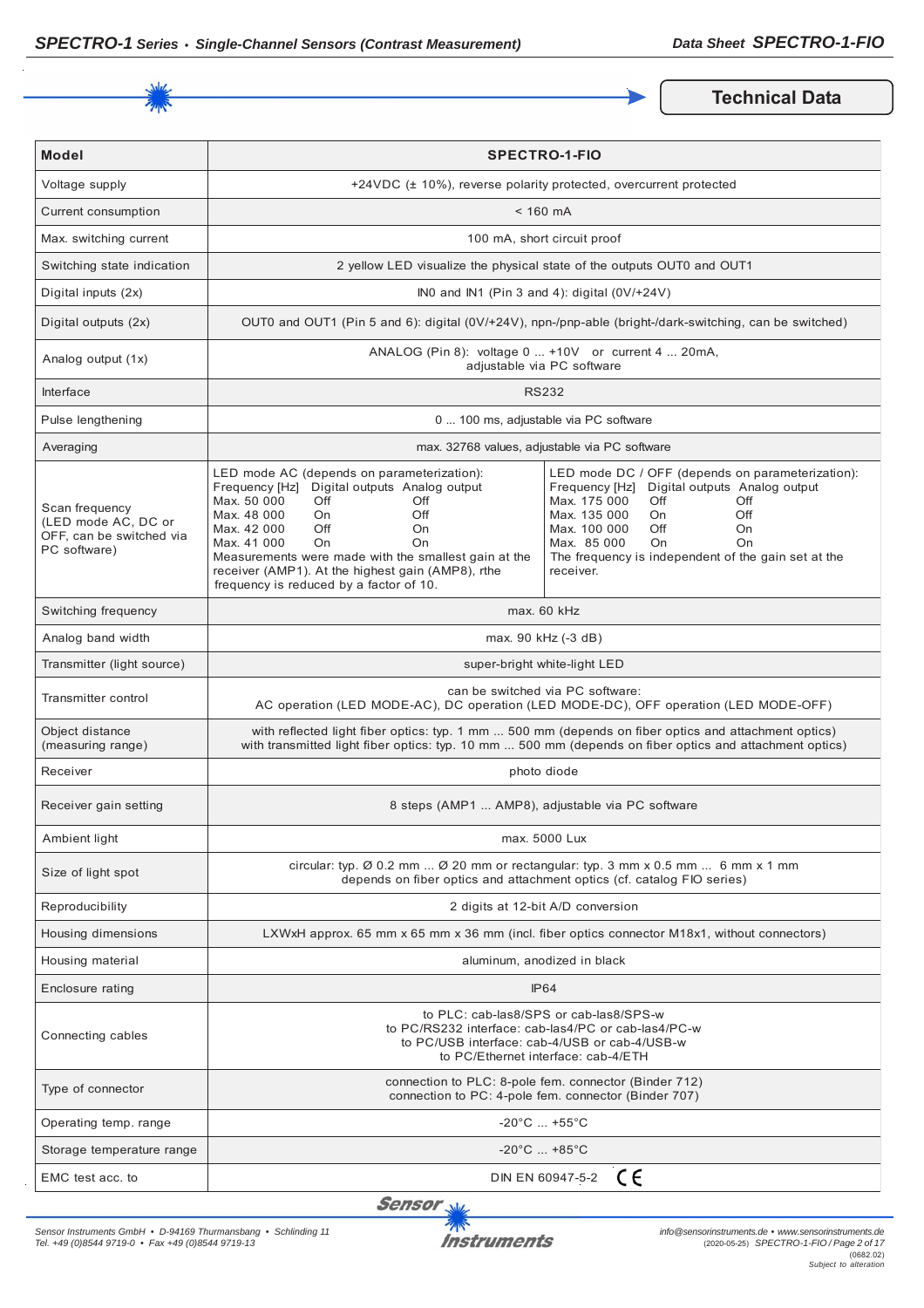



*Sensor Instruments GmbH • D-94169 Thurmansbang • Schlinding 11 Tel. +49 (0)8544 9719-0 • Fax +49 (0)8544 9719-13*

Sensor<sub>s</sub> **Instruments** 

*info@sensorinstruments.de • www.sensorinstruments.de* (2020-05-25) *SPECTRO-1-FIO / Page 3 of 17*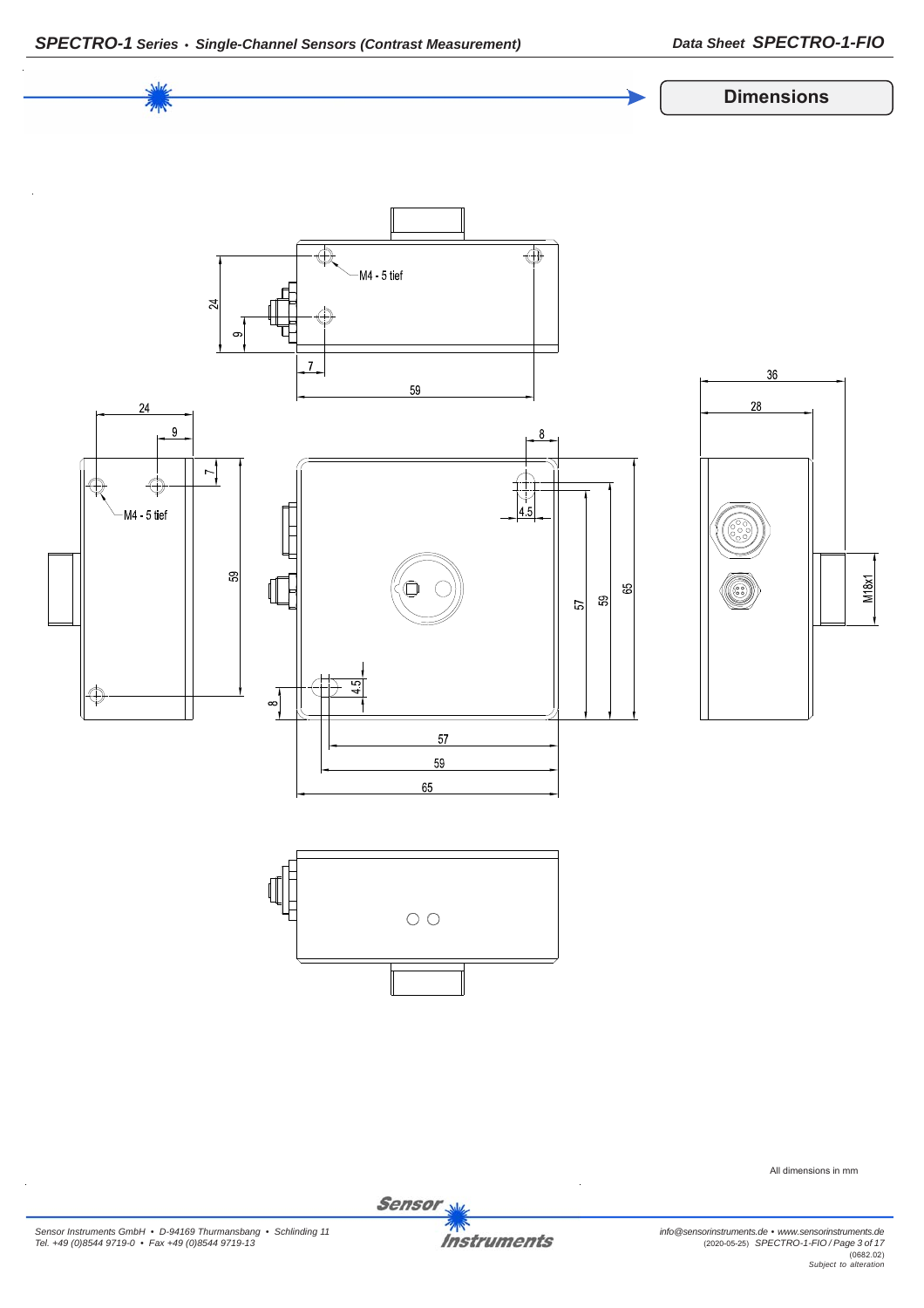

Instruments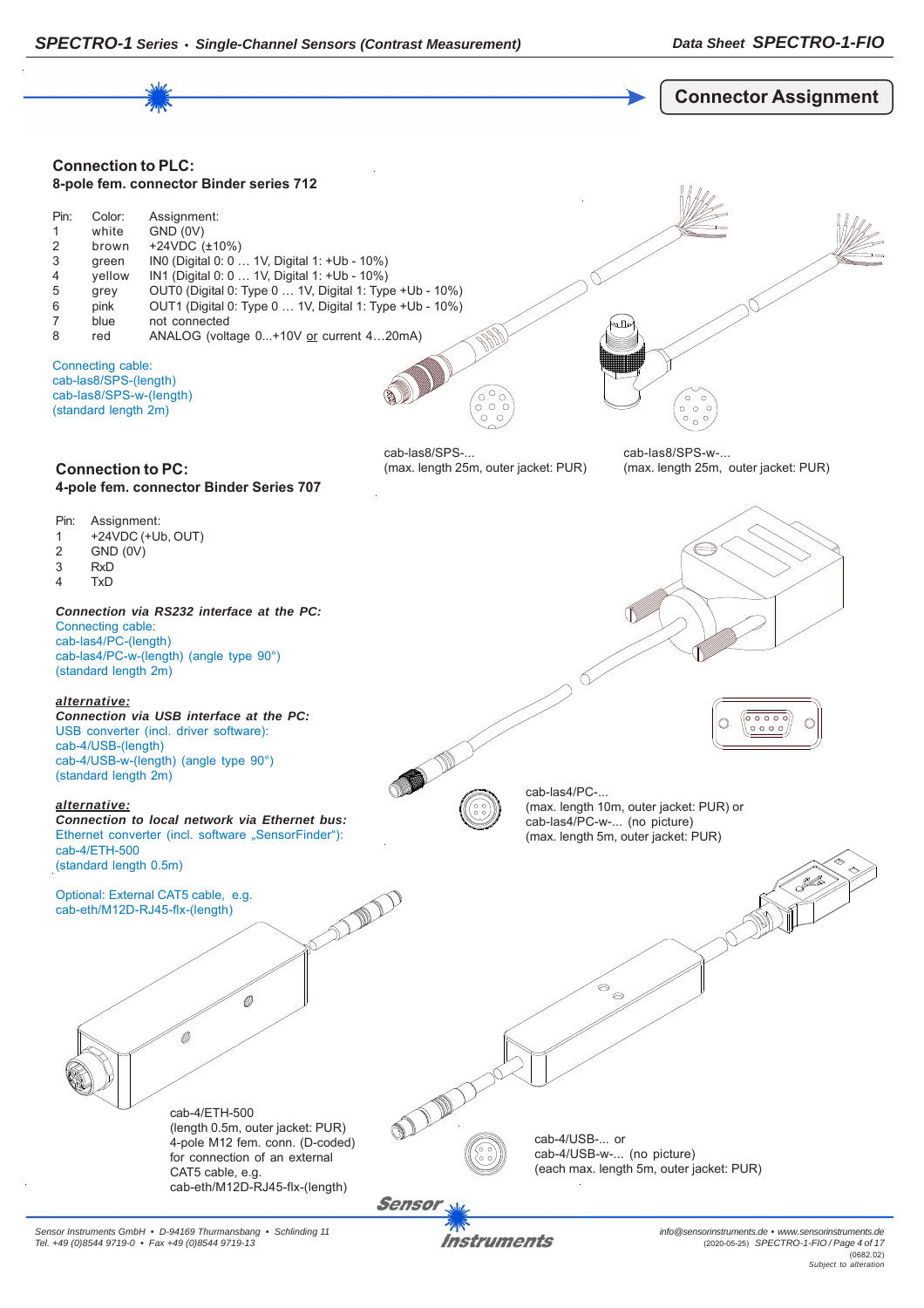

*SPECTRO-1 Series • Single-Channel Sensors (Contrast Measurement) Data Sheet SPECTRO-1-FIO*

## **Measuring principle of the sensors of SPECTRO-1 series:**

The sensors of the SPECTRO-1 series are of single-channel design, i.e. they acquire the analog signal that comes from a receiver and evaluate this signal. Various light sources such as white light, UV light, IR light, or a laser can be used as a transmitter. The receiver is correspondingly matched to the transmitter. The acquired analog signal is provided through a voltage output and a current output.

The software can be used to select various evaluation modes for the analog signal. The status of the analog signal is provided through 2 digital outputs in accordance with the selected evaluation mode. A digital input allows external "teaching" of the sensor. An additional input allows the "freezing" of the analog output signal upon a positive input edge.

The SPECTRO-1 sensor allows highly flexible signal acquisition. The sensor, for example, can be operated in alternating-light mode (AC mode), which means the sensor is not influenced by external light, or in constant-light mode (DC mode), which provides outstanding high-speed sensor operation. An OFF function deactivates the sensor's integrated light source and changes to DC mode, which allows the sensor to detect so-called "self-luminous objects". With the stepless adjustment of the integrated light source, the selectable gain of the receiver signal, and an INTEGRAL function the sensor can be adjusted to almost any surface or any "self-luminous object".

A micro-controller performs 12-bit analog/digital conversion of the analog signal, which allows recording and evaluation of the signal. Furthermore the SPECTRO-1 sensor offers various options for intelligent signal processing such as e.g. dirt accumulation compensation.

Parameters and measurement values can be exchanged between PC and sensor either through RS232 or Ethernet (using an Ethernet adaptor, e.g. cab-4/ETH-500). Through the interface all the parameters can be stored in the non-volatile EEPROM of the sensor. The PC software facilitates the parameterisation, diagnostics, and adjustment of the sensor system (oscilloscope function). The software furthermore provides a data recorder function that automatically records data and stores them on the hard disk of the PC. SPECTRO-1 sensors are temperature-compensated over a range of 0°C to 80°C.

Possible firmware updates can be easily performed through the RS232 interface, even with the sensor system in installed condition. When parameterisation is finished, the color sensor continues to operate with the current parameters in STAND-ALONE mode without a PC.

**Sensor**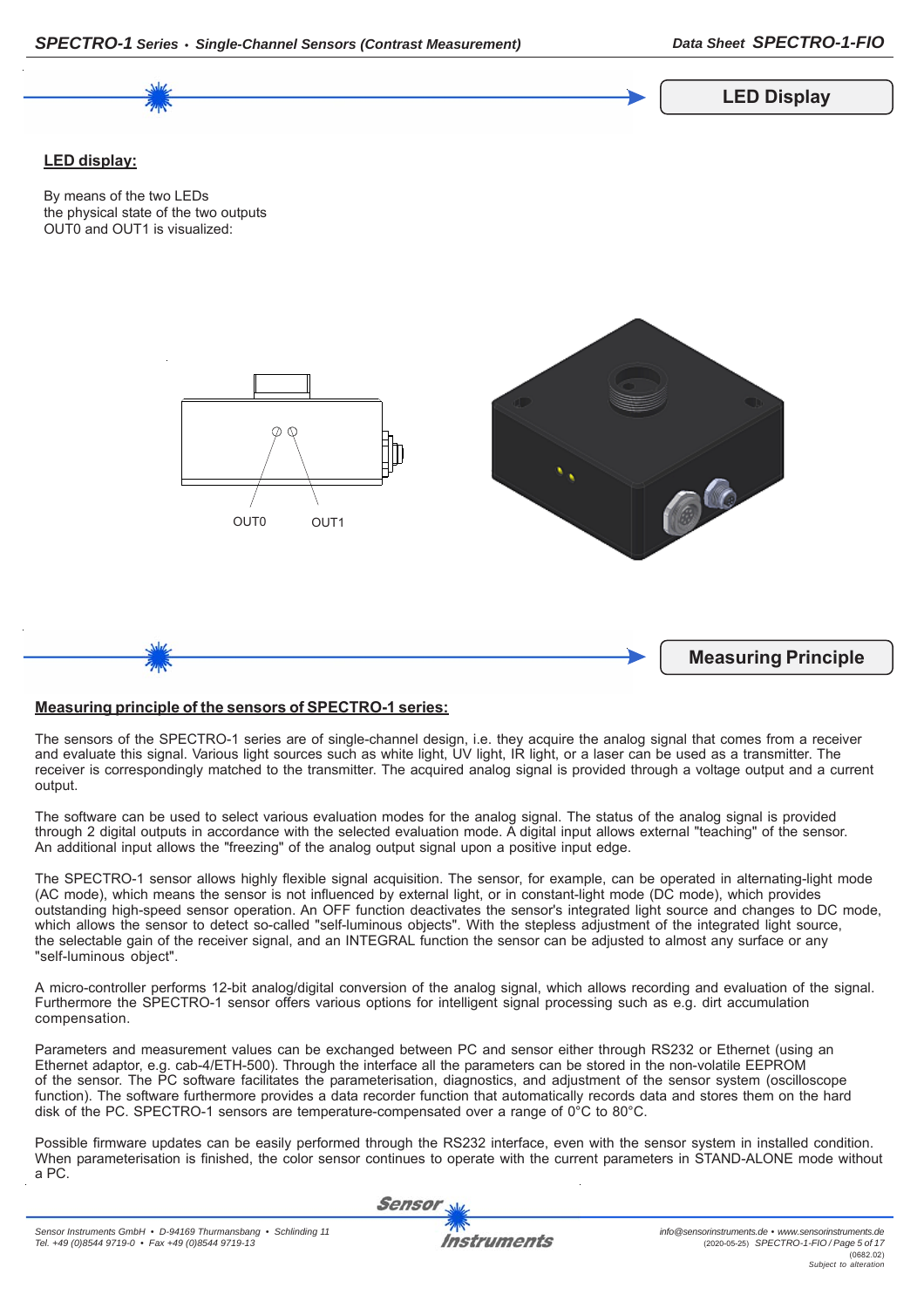

#### **Windows® user interface:**

*(The current software version is available for download on our website.)*



The PC software SPECTRO1-Scope facilitates the parameterization, the diagnosis, and the adjustment of the sensor system (oscilloscope function). Moreover, the software features a data recorder function that allows the automatic recording of recorded data and the saving of those at the hard disk of the PC.

Parameters and measurement values can be exchanged between PC and sensor either through RS232 or Ethernet (using an Ethernet converter). Through the interface all the parameters can be stored in the non-volatile EEPROM of the sensor.



The SCOPE tab visualises an oscilloscope.

 $\left| \cdot \right|$ 

 $128$ 



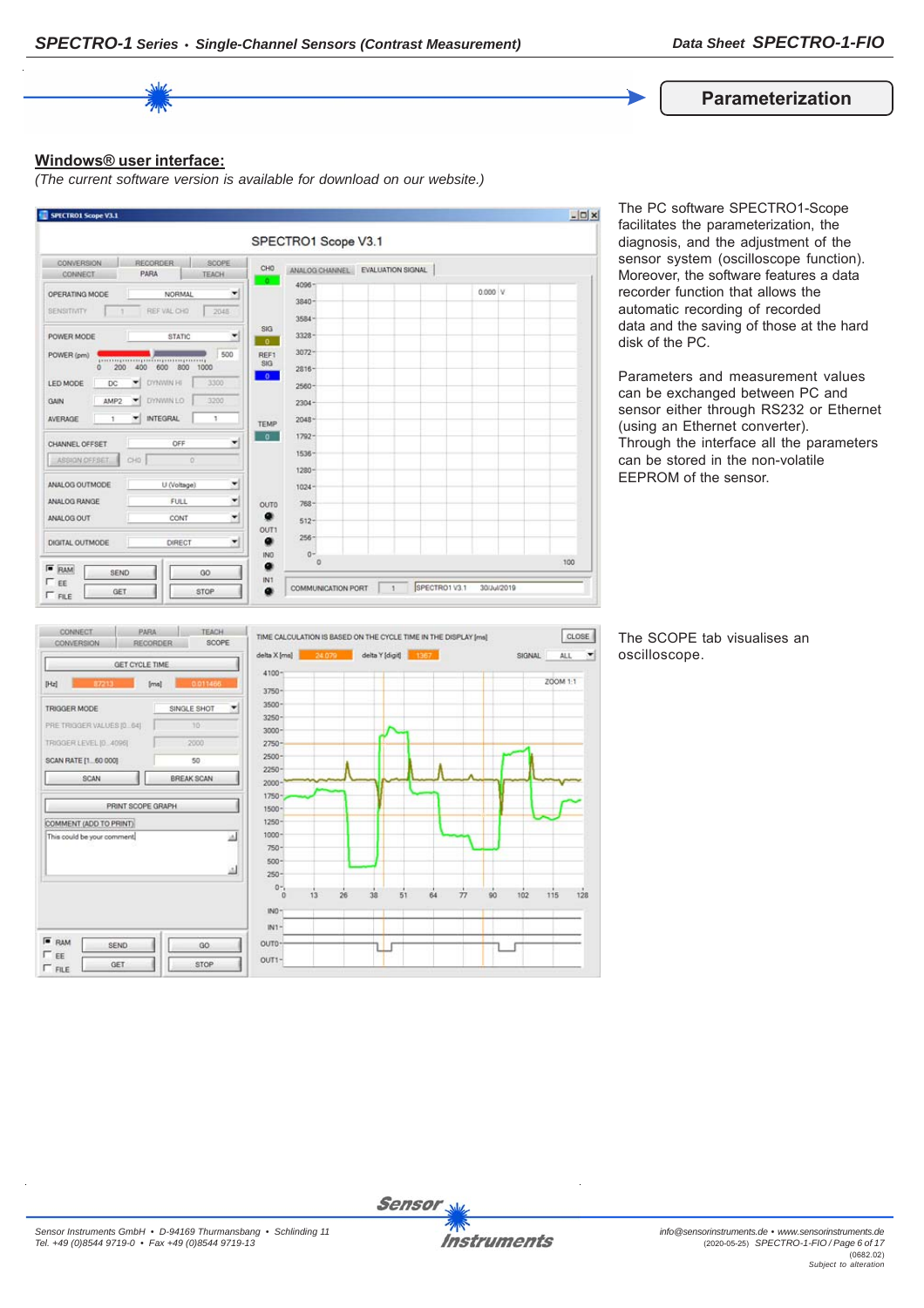

# Firmware update by means of the software "FirmwareLoader":

| <b>FIRMWARE LOADER V1.1</b>                                                | $\Box$                        |  |  |
|----------------------------------------------------------------------------|-------------------------------|--|--|
| <b>ESTABLISH CONNECTION</b>                                                |                               |  |  |
| <b>BAUDRATE</b><br>SELECT COMPORT [1256]                                   | TRY TO CONNECT<br>115200      |  |  |
| <b>FIRMWARE UPDATE</b>                                                     |                               |  |  |
| <b>READ FIRMWARE FROM DISK</b>                                             | <b>CLEAR WINDOW</b>           |  |  |
| ARM FIRMWARE LOADER                                                        | <b>DISARM FIRMWARE LOADER</b> |  |  |
| IT IS STRONGLY RECOMMENDED TO UPDATE THE FIRMWARE ACCORDING TO THE MANUAL! |                               |  |  |
| SPECTRO3 V4.0<br>RT May 09 2012                                            |                               |  |  |
|                                                                            |                               |  |  |
|                                                                            |                               |  |  |
|                                                                            |                               |  |  |
|                                                                            |                               |  |  |
|                                                                            |                               |  |  |
|                                                                            |                               |  |  |
|                                                                            |                               |  |  |
|                                                                            |                               |  |  |
|                                                                            |                               |  |  |
|                                                                            |                               |  |  |
|                                                                            |                               |  |  |
|                                                                            |                               |  |  |
| <b>CREATE EEPROM BACKUP</b>                                                |                               |  |  |
| READ EEPROM DATA FROM SENSOR                                               | SAVE EEPROM DATA TO SENSOR    |  |  |
| EEPROM TRANSFER FILE d:\BackupFiles\EEPROM_Backup 1131.dat                 |                               |  |  |

The software "Firmware Loader" allows the user to perform an automatic firmware update. The update will be carried out through the RS232 interface.

An initialisation file (xxx.ini) and a firmware file (xxx.elf.S) are required for performing a firmware update. These files can be obtained from your supplier. In some cases an additional firmware file for the program memory (xxx.elf.p.S) is also needed, and this file will be automatically provided together with the other two files.

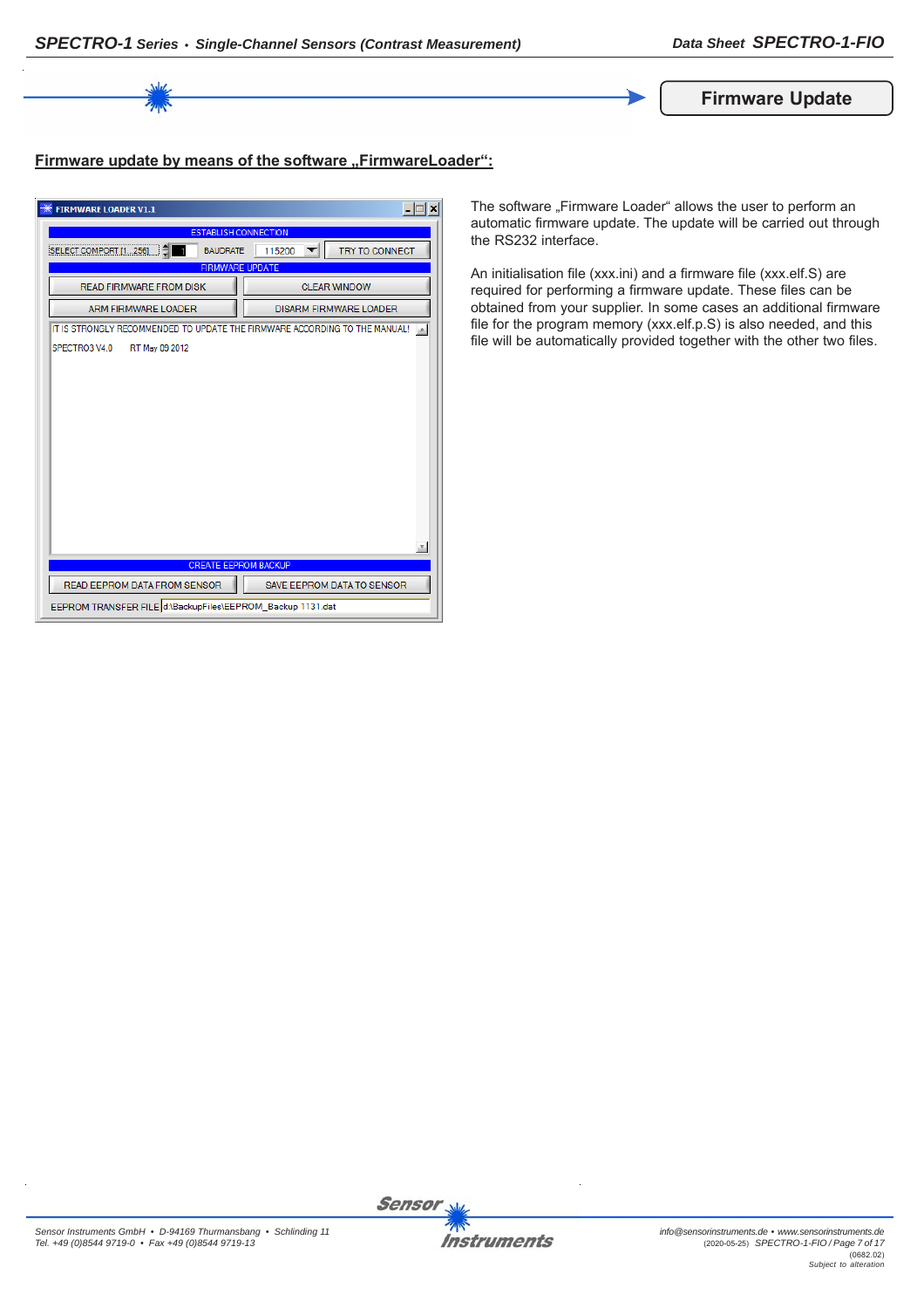

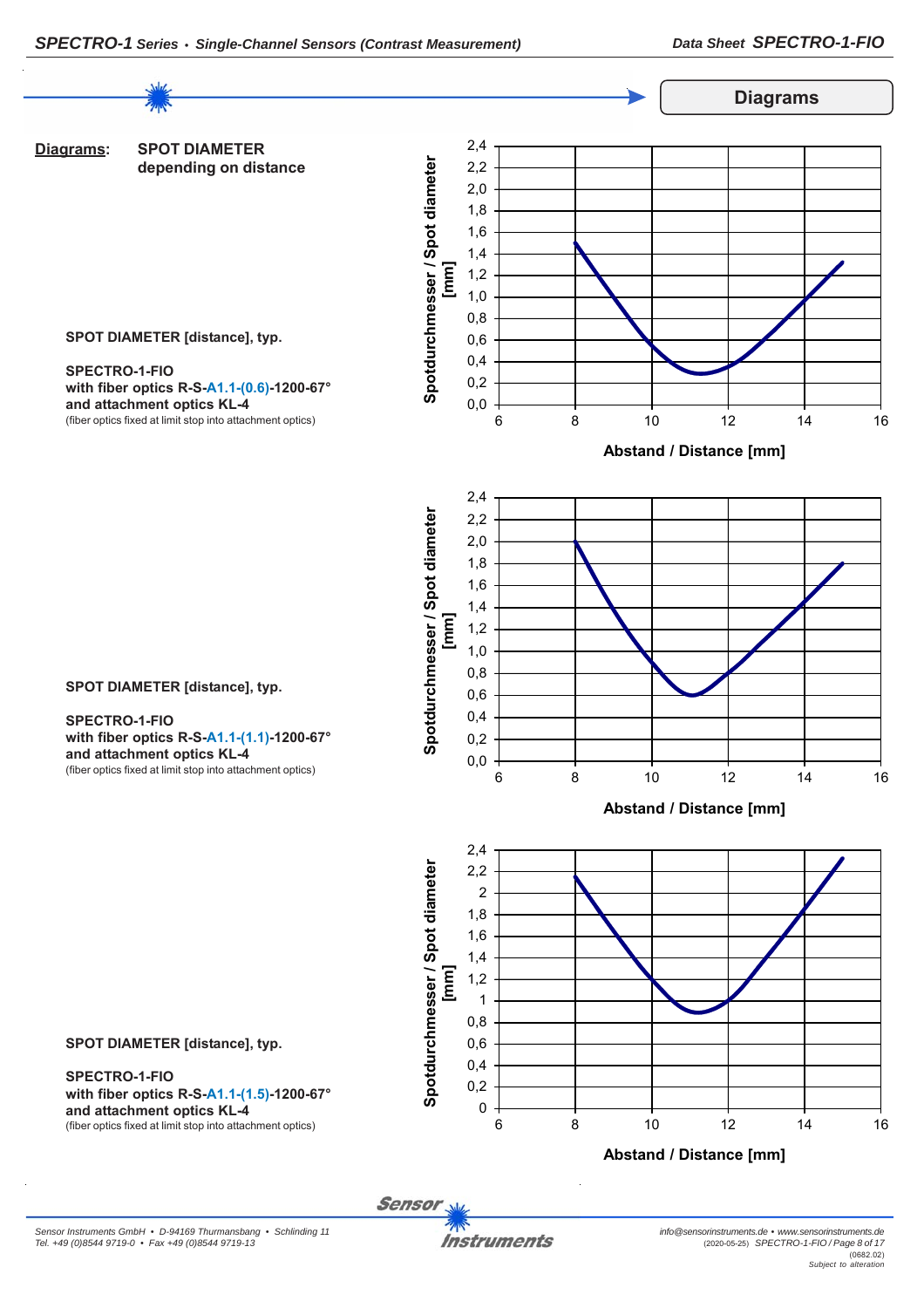**Diagrams**



**SPOT DIAMETER [distance], typ.**

**SPECTRO-1-FIO with fiber optics R-S-A2.0-(2.5)-1200-67° and attachment optics KL-M18-A2.0** (fiber optics is inner stop fixed to attachment optics)

Sensor

 $\Omega$ 1  $\overline{2}$ 3

10 15 20 25 30 35 40 45 50 55 60

**Abstand /Distance [mm]**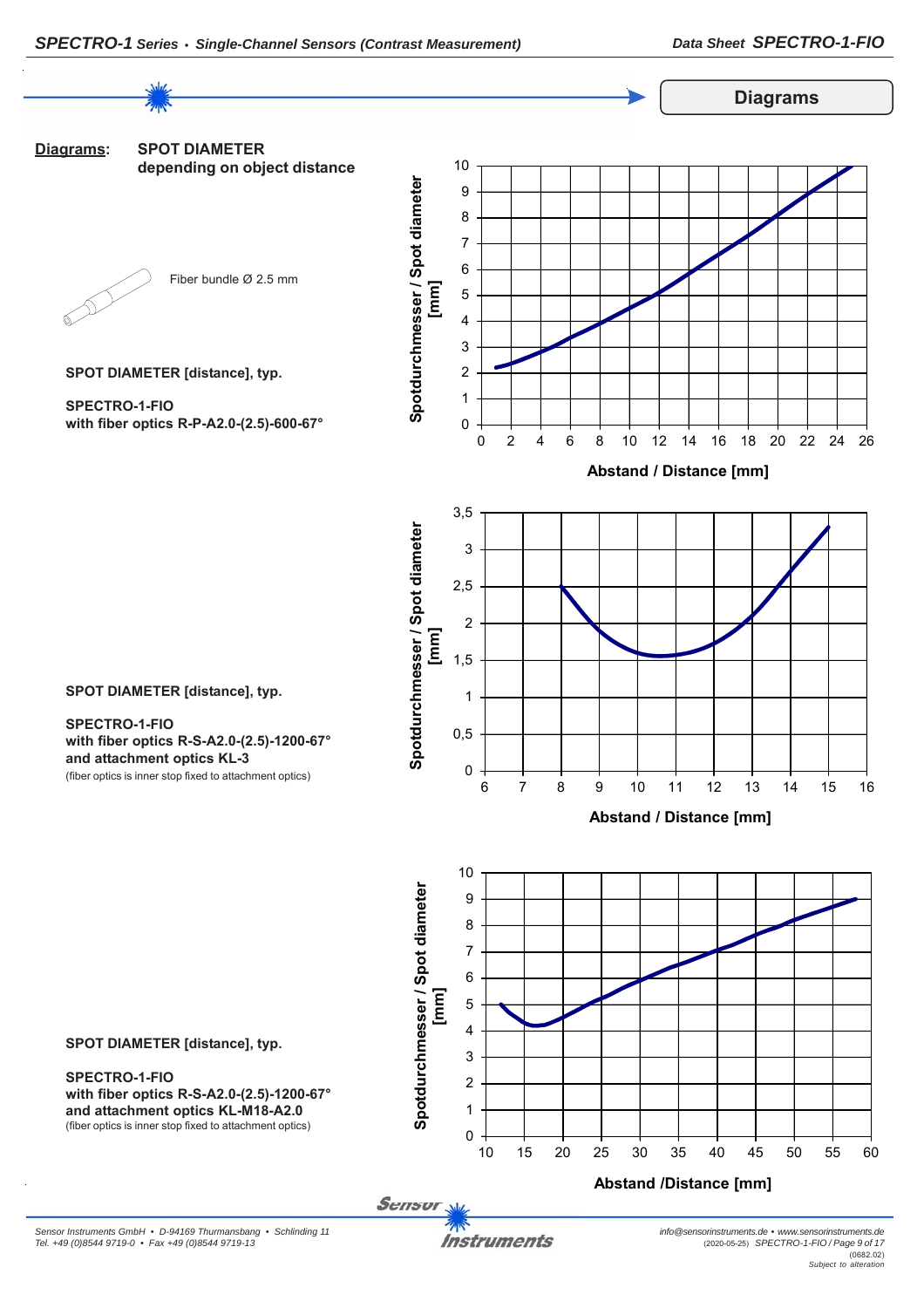

*Sensor Instruments GmbH • D-94169 Thurmansbang • Schlinding 11 Tel. +49 (0)8544 9719-0 • Fax +49 (0)8544 9719-13*

**Instruments**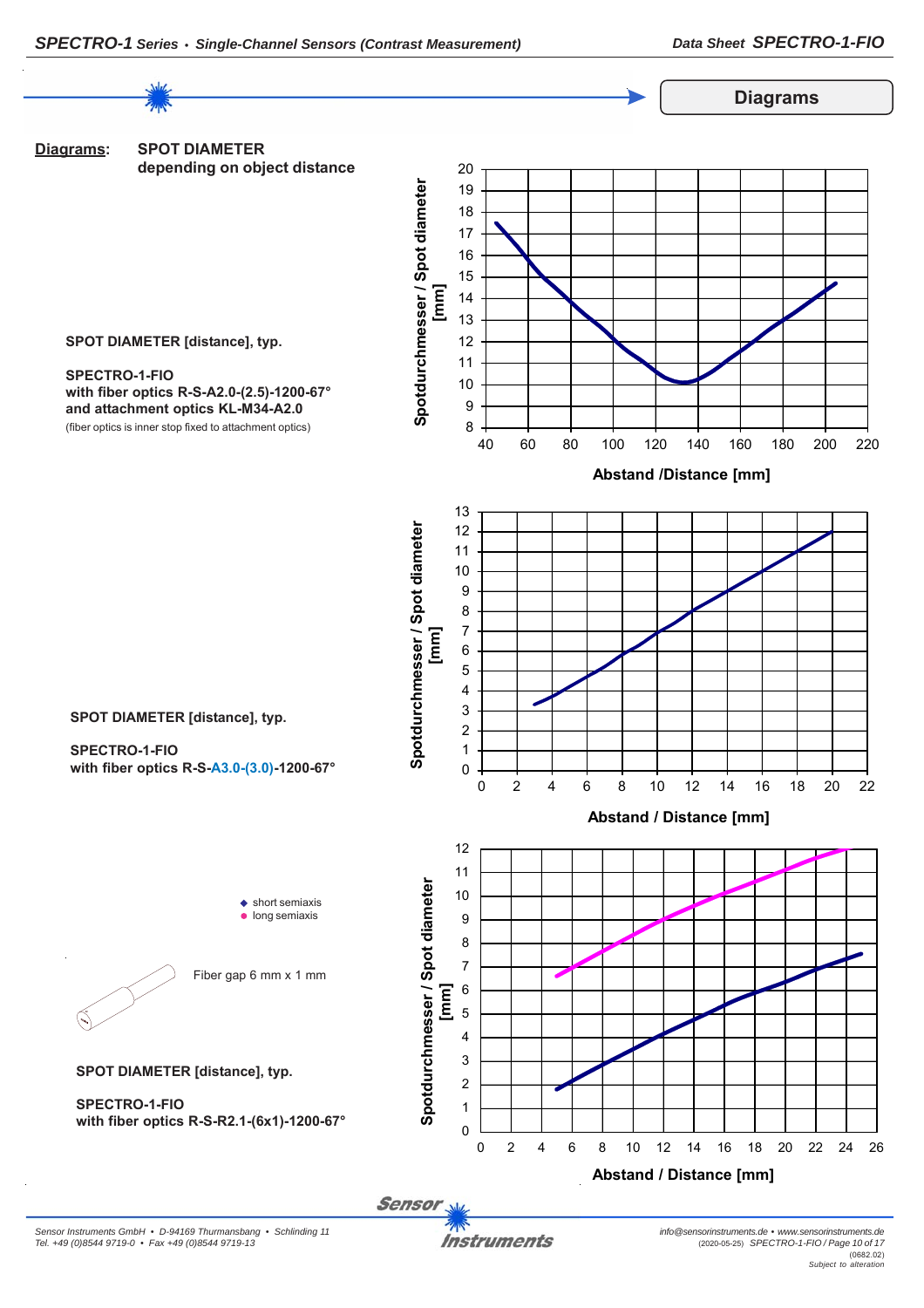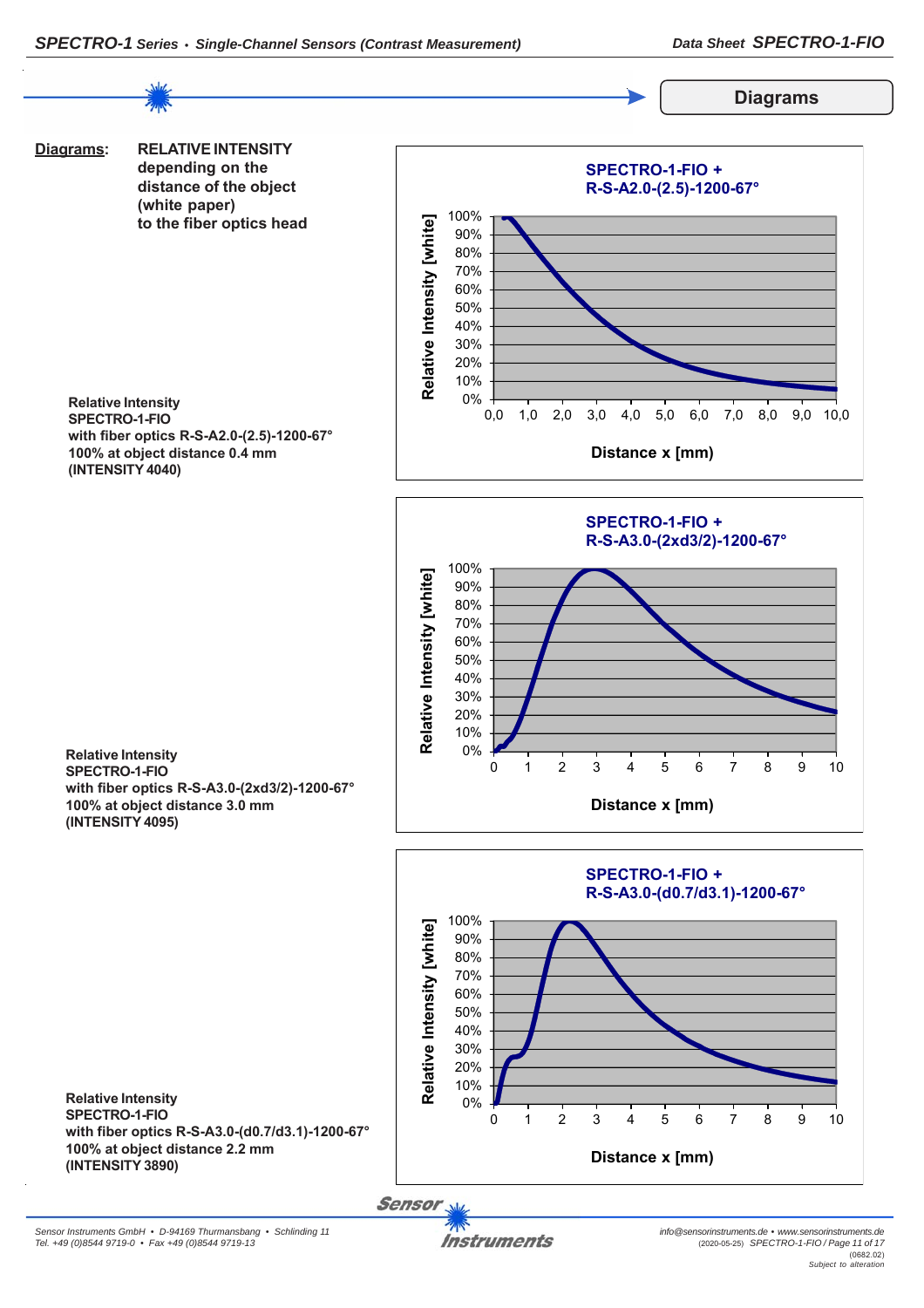# *SPECTRO-1 Series • Single-Channel Sensors (Contrast Measurement) Data Sheet SPECTRO-1-FIO*

**Fiber Optics**

#### **Field of use:**

Optical fibers offer solutions for difficult tasks in optoelectronis. They can be used universally and allow flexible applications.

#### **Advantages:**

- Highest quality
- Selection from different fiber types
- Thermal stability
- Great variety of available standard sensor heads
- Special designs
- Various attachment optics available



#### **Characteristics:**

Light-conducting glass fibers are optical components that allow the transmission of light through any curved path based on the principle of total reflection.

The individual fiber is composed of high-break core glass and low-break cladding glass. The light beams entering the core glass within the critical angle are guided through the fiber by way of reflection at the core/cladding contact surfaces (step index fiber).

The highly flexible optical fibers are made of bundled individual glass fibers. The ends are each glued into a sensor head and a connector. The faces are optically polished. For protection against mechanical, chemical, or thermal destruction the optical fibers are provided with a corresponding protective sheath.

#### **Order Code:**

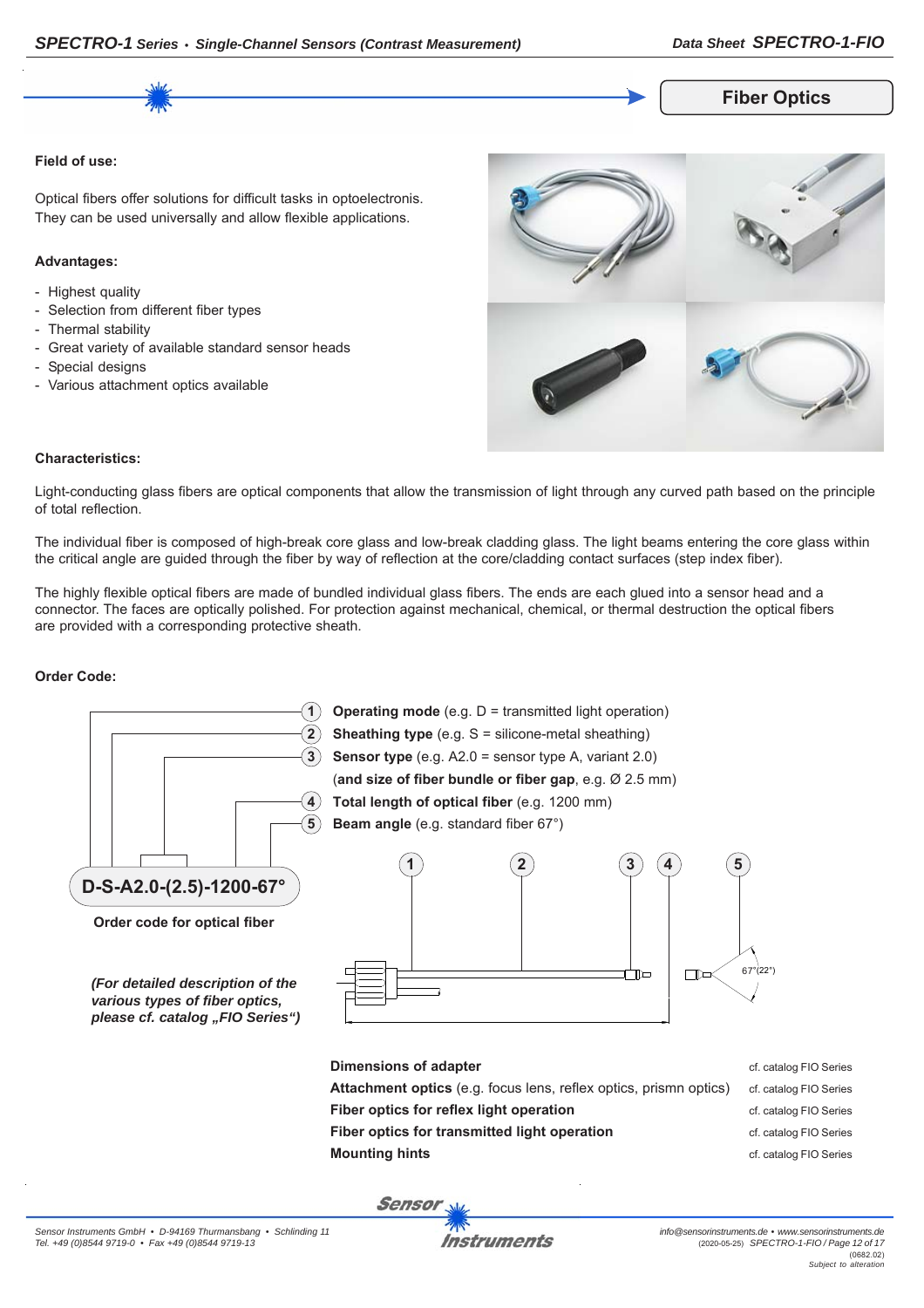

**Instruments** 

*Sensor Instruments GmbH • D-94169 Thurmansbang • Schlinding 11 Tel. +49 (0)8544 9719-0 • Fax +49 (0)8544 9719-13*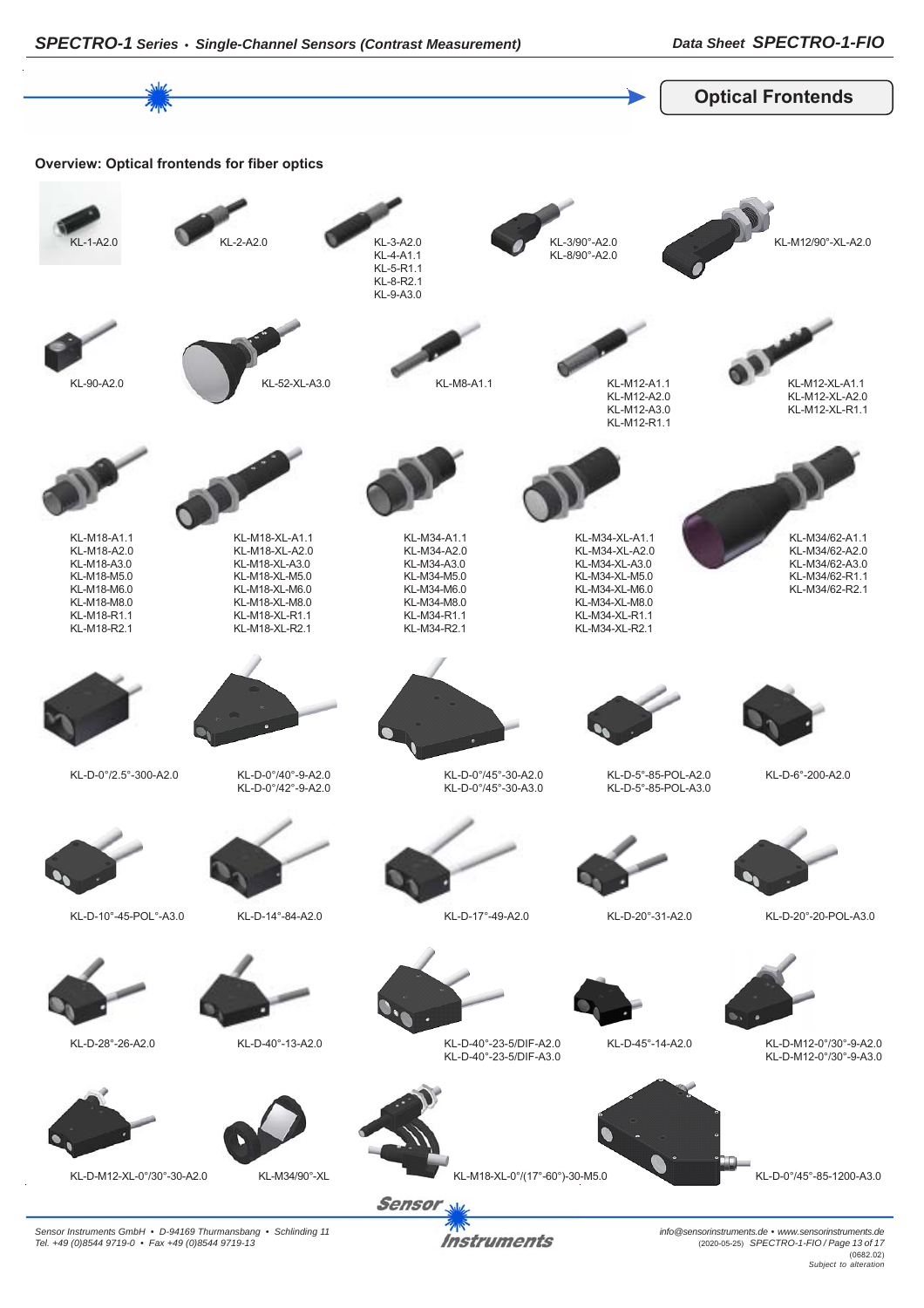**Optical Frontends**

# **Optical frontends for reflected light or transmitted light fiber optics:**

| Part number:                                             | Suitable for fiber optics type:<br>(R, T = reflected light, D= transmitted light) | <b>Characteristics:</b>                                            |
|----------------------------------------------------------|-----------------------------------------------------------------------------------|--------------------------------------------------------------------|
| KL-1-A2.0 (2 pcs. necessary)                             | D-S-A2.0-(2.5)--67° or 22°                                                        | Transmitter/receiver distance typ. 50 mm  200 mm                   |
| KL-2-A2.0                                                | R-S-A2.0-(2.5)--67° or 22°                                                        | Transmitter/receiver distance max. 300 mm, beam divergency ± 7,5°  |
| KL-2-A2.0 (2 pcs. necessary)                             | D-S-A2.0-(2.5)--67° or 22°                                                        | Transmitter/receiver distance max. 300 mm, beam divergency ± 7,5°  |
| KL-3-A2.0                                                | R-S-A2.0-(2.5)--67° or 22°                                                        | Working distance typ. 10 mm  20 mm                                 |
| KL-D-3/30-R/D-A2.0                                       | R/D-S-A2.0-(2.5)-1200-67° Special version*                                        | Working distance typ. 30 mm                                        |
| KL-4-A1.1                                                | R-S-A1.1-(0.6)--67° or 22°                                                        | Working distance typ. 10 mm  15 mm                                 |
| KL-4-A1.1                                                | R-S-A1.1-(1.1)--67° or 22°                                                        | Working distance typ. 10 mm  15 mm                                 |
| KL-4-A1.1                                                | $R-S-A1.1-(1.5)$ --67° or 22°                                                     | Working distance typ. 10 mm  15 mm                                 |
| KL-5-R1.1                                                | R-S-R1.1-(3x0.5)--67° or 22°                                                      | Working distance typ. 8 mm  20 mm                                  |
| KL-8-R2.1                                                | R-S-R2.1-(6x1)--67° or 22°                                                        | Working distance typ. 8 mm  25 mm                                  |
| KL-8-N-R2.1                                              | R-S-R2.1-(6x1)--67° or 22°                                                        | Working distance typ. 8 mm  25 mm with guide slot (adjustment aid) |
| KL-9-A3.0                                                | R-S-A3.0-(3.0)--67° or 22°                                                        | Working distance typ. 8 mm  25 mm                                  |
| KL-90-A2.0 (2 pcs. necessary) D-S-A2.0-(2.5)--67° or 22° |                                                                                   | Working distance typ. 20 mm  100 mm - prismatic optics             |
| KL-52-XL-A3.0                                            | $R-S-A3.0-(3.0)$ --67°                                                            | Optics diameter 52 mm                                              |
| KL-M8-A1.1                                               | $R-S-A1.1-(1.5)--67°$                                                             | Working distance typ. 8 mm  20 mm                                  |
| KL-M12-A1.1                                              | $R-S-A1.1-(1.5)$ --67°                                                            | Working distance typ. 8 mm  40 mm                                  |
| KL-M12-A2.0                                              | R-S-A2.0-(2.5)--67°                                                               | Working distance typ. 8 mm  40 mm                                  |
| KL-M12-A3.0                                              | $R-S-A3.0-(3.0)$ --67°                                                            | Working distance typ. 8 mm  40 mm                                  |
| KL-M12-R1.1                                              | R-S-R1.1-(3x0.5)--67°                                                             | Working distance typ. 8 mm  40 mm                                  |
| KL-M12-XL-A1.1                                           | $R-S-A1.1-(1.5)$ --67°                                                            | Working distance typ. 10 mm  100 mm                                |
| KL-M12-XL-A2.0                                           | $R-S-A2.0-(2.5)--67^{\circ}$                                                      | Working distance typ. 10 mm  100 mm                                |
| KL-M12/90°-XL-A2.0                                       | R-S-A2.0-(2.5)--67°                                                               | Working distance typ. 10 mm  100 mm                                |
| KL-M12-XL-R1.1                                           | R-S-R1.1-(3x0.5)--67°                                                             | Working distance typ. 10 mm  100 mm                                |
| KL-M18-A1.1                                              | $R-S-A1.1-(1.5)$ --67°                                                            | Working distance typ. 20 mm  60 mm                                 |
| KL-M18-A2.0                                              | R-S-A2.0-(2.5)--67°                                                               | Working distance typ. 20 mm  60 mm                                 |
| KL-M18-A3.0                                              | $R-S-A3.0-(3.0)$ --67°                                                            | Working distance typ. 20 mm  60 mm                                 |
| KL-M18-M5.0                                              | T-S-M5.0-(5.0)--67° Special version*                                              | Working distance typ. 20 mm  60 mm                                 |
| KL-M18-M6.0                                              | T-S-M6.0- $(6.0)$ --67° Special version*                                          | Working distance typ. 20 mm  60 mm                                 |
| KL-M18-M8.0                                              | T-S-M8.0-(8.0)--67° Special version*                                              | Working distance typ. 20 mm  60 mm                                 |
| KL-M18-R1.1                                              | R-S-R1.1-(3x0.5)--67°                                                             | Working distance typ. 20 mm  60 mm                                 |
| KL-M18-R2.1                                              | R-S-R2.1-(6x1)--67°                                                               | Working distance typ. 20 mm  60 mm                                 |
| KL-M18-XL-A1.1                                           | $R-S-A1.1-(1.5)--67°$                                                             | Working distance typ. 10 mm  200 mm                                |
| KL-M18-XL-A2.0                                           | R-S-A2.0-(2.5)--67°                                                               | Working distance typ. 10 mm  200 mm                                |
| KL-M18-XL-A3.0                                           | R-S-A3.0-(3.0)--67°                                                               | Working distance typ. 10 mm  200 mm                                |
| KL-M18-XL-M5.0                                           | T-S-M5.0-(5.0)--67° Special version*                                              | Working distance typ. 10 mm  200 mm                                |
| KL-M18-XL-M6.0                                           | T-S-M6.0-(6.0)--67° Special version*                                              | Working distance typ. 10 mm  200 mm                                |
| KL-M18-XL-M8.0                                           | T-S-M8.0-(8.0)--67° Special version*                                              | Working distance typ. 10 mm  200 mm                                |
| KL-M18-XL-R1.1                                           | R-S-R1.1-(3x0.5)--67°                                                             | Working distance typ. 10 mm  200 mm                                |
| KL-M18-XL-R2.1                                           | R-S-R2.1-(6x1)--67°                                                               | Working distance typ. 10 mm  200 mm                                |

KL-M18-XL--0°/(17°-60°)-30-M5.0 2x T-S-M5.0-(5.0)-...-67° *Special version\** Angle between the two fiber optics is adjustable from 17° to 60°

#### \**Special version*:

*Version is different to the standard version (e.g. no standard fiber adapter) and therefore is suitable only for certain sensors or applications*

**Sensor**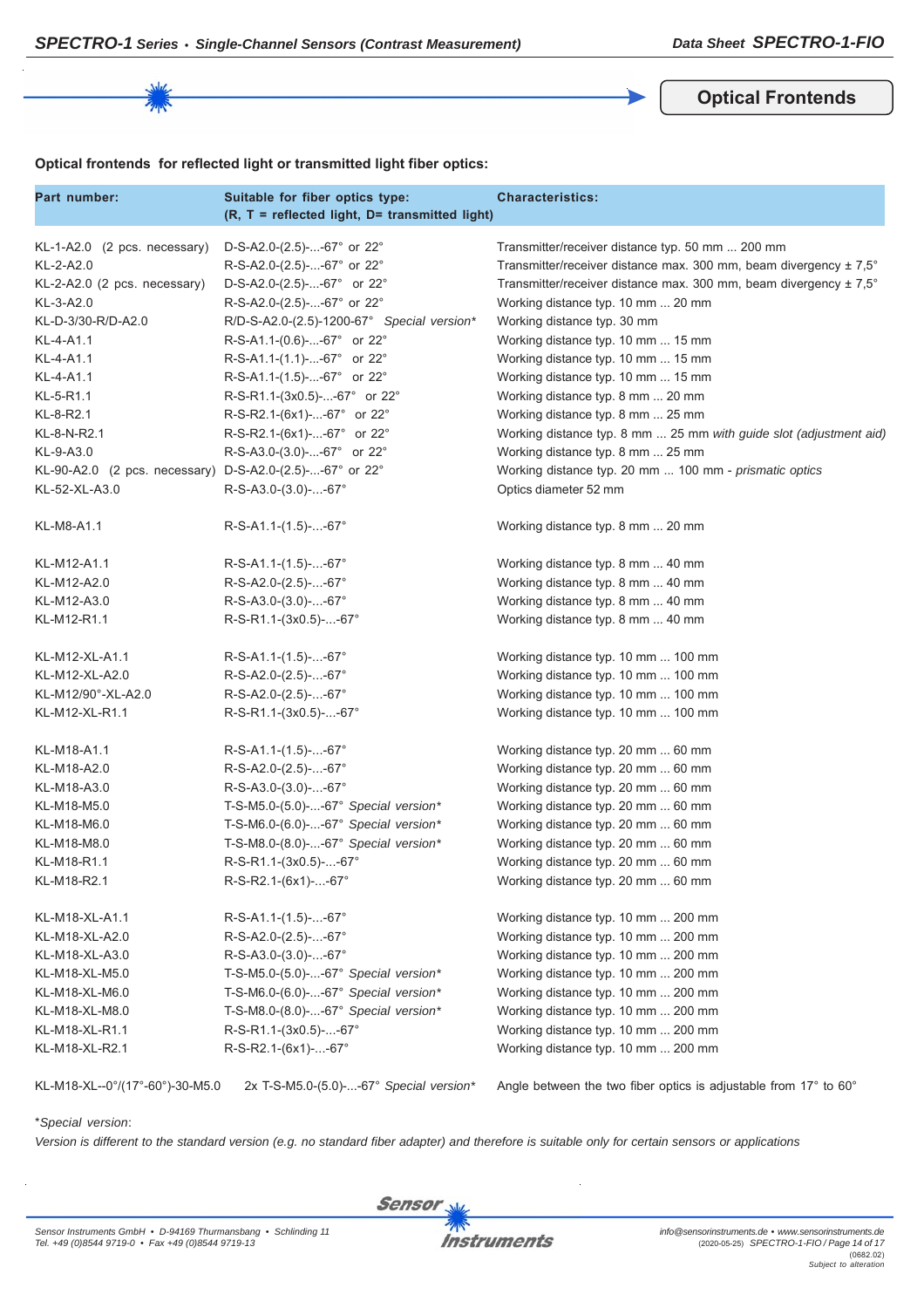**Optical Frontends**

### **Optical frontends for reflected light or transmitted light fiber optics:**

| Part number:                            | Suitable for fiber optics type:<br>(R, T = reflected light, D= transmitted light) | <b>Characteristics:</b>                                          |
|-----------------------------------------|-----------------------------------------------------------------------------------|------------------------------------------------------------------|
| KL-M34-A1.1                             | $R-S-A1.1-(1.5)$ --67°                                                            | Working distance typ. 100 mm  250 mm                             |
| KL-M34-A2.0                             | R-S-A2.0-(2.5)--67°                                                               | Working distance typ. 100 mm  250 mm                             |
| KL-M34-A3.0                             | R-S-A3.0-(3.0)--67°                                                               | Working distance typ. 100 mm  250 mm                             |
| KL-M34-M5.0                             | T-S-M5.0-(5.0)--67° Special version*                                              | Working distance typ. 100 mm  250 mm                             |
| KL-M34-M6.0                             | T-S-M6.0-(6.0)--67° Special version*                                              | Working distance typ. 100 mm  250 mm                             |
| KL-M34-M8.0                             | T-S-M8.0-(8.0)--67° Special version*                                              | Working distance typ. 100 mm  250 mm                             |
| KL-M34-R1.1                             | R-S-R1.1-(3x0.5)--67°                                                             | Working distance typ. 100 mm  250 mm                             |
| KL-M34-R2.1                             | R-S-R2.1-(6x1)--67°                                                               | Working distance typ. 100 mm  250 mm                             |
| KL-M34-XL-A1.1                          | $R-S-A1.1-(1.5)$ --67°                                                            | Working distance typ. 50 mm  400 mm                              |
| KL-M34-XL-A2.0                          | R-S-A2.0-(2.5)--67°                                                               | Working distance typ. 50 mm  400 mm                              |
| KL-M34-XL-A3.0                          | R-S-A3.0-(3.0)--67°                                                               | Working distance typ. 50 mm  400 mm                              |
| KL-M34-XL-M5.0                          | T-S-M5.0-(5.0)--67° Special version*                                              | Working distance typ. 50 mm  400 mm                              |
| KL-M34-XL-M6.0                          | T-S-M6.0-(6.0)--67° Special version*                                              | Working distance typ. 50 mm  400 mm                              |
| KL-M34-XL-M8.0                          | T-S-M8.0-(8.0)--67° Special version*                                              | Working distance typ. 50 mm  400 mm                              |
| KL-M34-XL-(M25x1.5)-M8.0                | T-S-M8.0-(8.0)--67° Special version*                                              | as above but with cable screw fitting M25x1.5                    |
| KL-M34-XL-R1.1                          | R-S-R1.1-(3x0.5)--67°                                                             | Working distance typ. 50 mm  400 mm                              |
| KL-M34-XL-R2.1                          | R-S-R2.1-(6x1)--67°                                                               | Working distance typ. 50 mm  400 mm                              |
| KL-M34/62-A1.1                          | $R-S-A1.1-(1.5)$ --67°                                                            | Working distance typ. 80 mm  200 mm                              |
| KL-M34/62-A2.0                          | R-S-A2.0-(2.5)--67°                                                               | Working distance typ. 80 mm  200 mm                              |
| KL-M34/62-A3.0                          | R-S-A3.0-(3.0)--67°                                                               | Working distance typ. 80 mm  200 mm                              |
| KL-M34/62-R1.1                          | R-S-R1.1-(3x0.5)--67°                                                             | Working distance typ. 80 mm  200 mm                              |
| KL-M34/62-R2.1                          | R-S-R2.1-(6x1)--67°                                                               | Working distance typ. 80 mm  200 mm                              |
| KL-D-0°/2.5°-300-A2.0                   | $D-S-A2.0-(2.5)$ --67°                                                            | Working distance typ. 100 mm  500 mm                             |
| $KL$ -D-0 $^{\circ}/40^{\circ}$ -9-A2.0 | $D-S-A2.0-(2.5)$ --67°                                                            | (to be supplemented)                                             |
| KL-D-0°/42°-9-A2.0                      | $D-S-A2.0-(2.5)$ --67°                                                            | (to be supplemented)                                             |
| KL-D-0°/45°-30-A2.0                     | $D-S-A2.0-(2.5)$ --67°                                                            | (to be supplemented)                                             |
| KL-D-0°/45°-30-A3.0                     | $D-S-A3.0-(3.0)$ --67°                                                            | (to be supplemented)                                             |
| KL-D-5°-85-POL-A2.0                     | $D-S-A2.0-(2.5)$ --67°                                                            | (to be supplemented)                                             |
| KL-D-5°-85-POL-A3.0                     | $D-S-A3.0-(3.0)$ --67°                                                            | (to be supplemented)                                             |
| KL-D-6°-200-A2.0                        | $D-S-A2.0-(2.5)$ --67°                                                            | Working distance typ. 100 mm  230 mm                             |
| KL-D-14°-84-A2.0                        | $D-S-A2.0-(2.5)$ --67°                                                            | Working distance typ. 60 mm  120 mm                              |
| KL-D-14°-84-A2.0-T400                   | D-S-A2.0-(2.5)-1200-67°-T400                                                      | Working distance typ. 60 mm  120 mm thermally stable up to 400°C |
| KL-D-17°-49-A2.0                        | $D-S-A2.0-(2.5)$ --67°                                                            | Working distance typ. 30 mm  80 mm                               |
| KL-D-20°-31-A2.0                        | $D-S-A2.0-(2.5)$ --67°                                                            | Working distance typ. 10 mm  50 mm                               |
| KL-D-28°-26-A2.0                        | $D-S-A2.0-(2.5)$ --67°                                                            | Working distance typ. 20 mm  50 mm                               |
| KL-D-28°-26-KG2-A2.0                    | $D-S-A2.0-(2.5)$ --67°                                                            | Working distance typ. 20 mm  50 mm                               |
| KL-D-30°-23-A2.0                        | $D-S-A2.0-(2.5)$ --67°                                                            | Working distance typ. 20 mm  30 mm                               |
| KL-D-30°-23-KG2-A2.0                    | $D-S-A2.0-(2.5)$ --67°                                                            | Working distance typ. 20 mm  30 mm                               |
| KL-D-40°-13-A2.0                        | $D-S-A2.0-(2.5)$ --67°                                                            | Working distance typ. 15 mm  25 mm                               |
| KL-D-40°-23-5/DIF-A2.0                  | $D-S-A2.0-(2.5)$ --67°                                                            | (to be supplemented)                                             |
| KL-D-40°-23-5/DIF-A3.0                  | $D-S-A3.0-(3.0)$ --67°                                                            | (to be supplemented)                                             |
| KL-D-45°-14-A2.0                        | $D-S-A2.0-(2.5)$ --67°                                                            | (to be supplemented)                                             |
| KL-D-M12-0°/30°-9-A2.0                  | $D-S-A2.0-(2.5)$ --67°                                                            | (to be supplemented)                                             |
| KL-D-M12-0°/30°-9-A3.0                  | $D-S-A3.0-(3.0)$ --67°                                                            | (to be supplemented)                                             |
| KL-D-M12-XL-0°/30°-30-A2.0              | D-S-A2.0-30°/30-A2.0 Special version*                                             | Working distance typ. 10 mm  100 mm                              |

#### \**Special version*:

*Version is different to the standard version (e.g. no standard fiber adapter) and therefore is suitable only for certain sensors or applications* Sensor

**Instruments**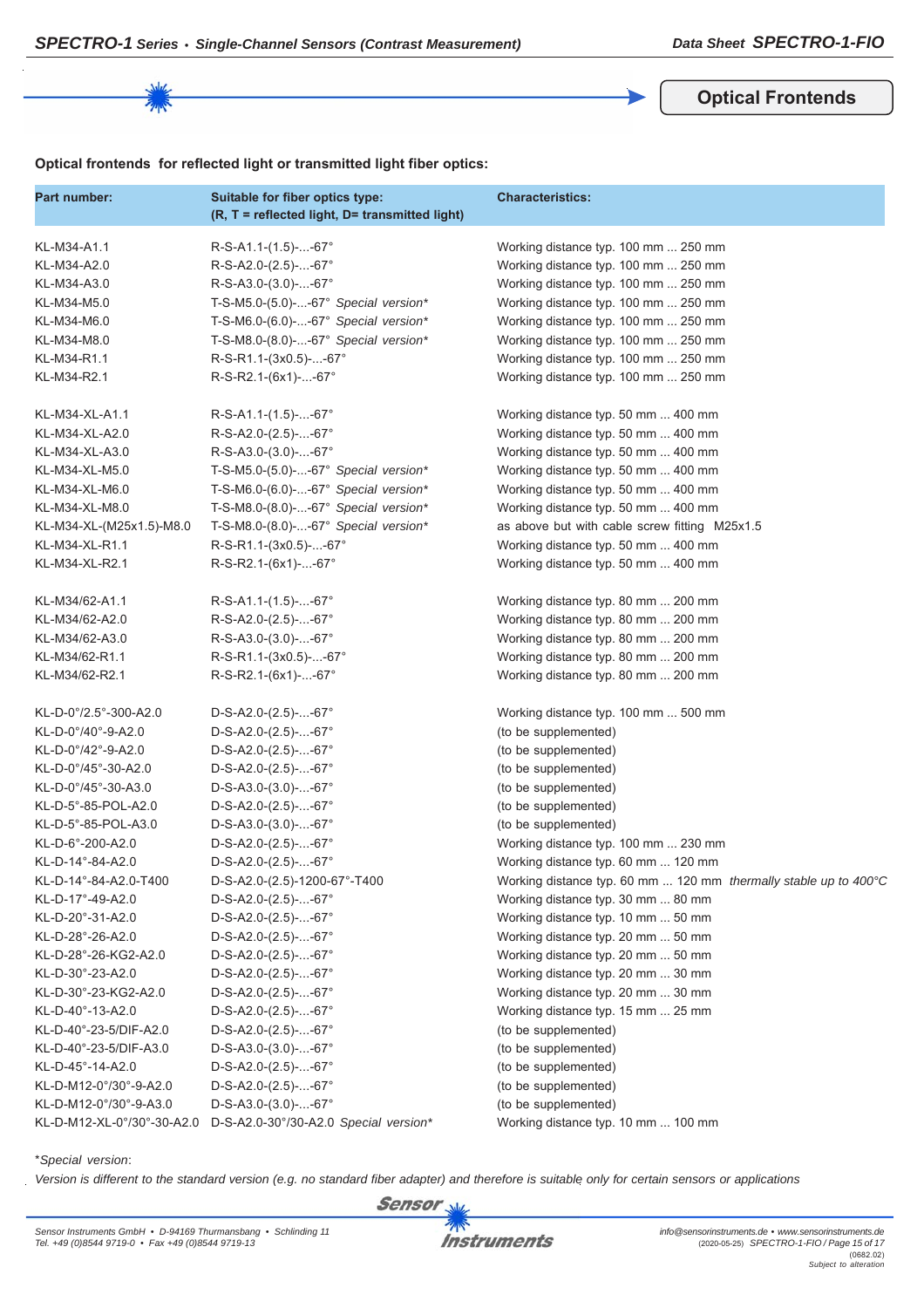**Fiber Optics Fixtures**

Mounting brackets (fixtures) for transmitted light fiber optics with sensor head type "A2.0", "A3.0", or "R2.1":

| Part number:                                                                   | Suitable for fiber optics type:<br>(D= transmitted light)                  | <b>Characteristics:</b>                                                                                                                                                                                 |
|--------------------------------------------------------------------------------|----------------------------------------------------------------------------|---------------------------------------------------------------------------------------------------------------------------------------------------------------------------------------------------------|
| C-MOUNT-A2.0-180°-22/50<br>C-MOUNT-A2.0-180°-60/50<br>C-MOUNT-A2.0-180°-100/50 | $D-S-A2.0-(2.5)$ --67°<br>$D-S-A2.0-(2.5)$ --67°<br>$D-S-A2.0-(2.5)$ --67° | Transmitter/receiver distance 22 mm, fork width/depth: 50/50 mm<br>Transmitter/receiver distance 60 mm, fork width/depth: 60/50 mm<br>Transmitter/receiver distance 100 mm, fork width/depth: 100/50 mm |
| C-MOUNT-A3.0-180°-16/50<br>C-MOUNT-A3.0-180°-60/50                             | $D-S-A3.0-(3.0)$ --67°<br>$D-S-A3.0-(3.0)$ --67°                           | Transmitter/receiver distance 16 mm, fork width/depth: 50/50 mm<br>Transmitter/receiver distance 60 mm, fork width/depth: 94/50 mm                                                                      |
| C-MOUNT-A3.0-180°-100/50                                                       | $D-S-A3.0-(3.0)$ --67°                                                     | Transmitter/receiver distance 100 mm, fork width/depth: 100/50 mm                                                                                                                                       |
| MOUNT-A2.0-170°-5                                                              | $D-S-A2.0-(2.5)$ --67°                                                     | Angle of incidence 85° to the vertical in a distance of 5 mm to the object,<br>gloss control of extremely rough surfaces                                                                                |
| MOUNT-A3.0-170°-5                                                              | $D-S-A3.0-(3.0)$ --67°                                                     | Angle of incidence 85° to the vertical in a distance of 5 mm to the object,<br>gloss control of extremely rough surfaces                                                                                |
| MOUNT-A2.0-150°-10                                                             | $D-S-A2.0-(2.5)$ --67°                                                     | Angle of incidence 75° to the vertical in a distance of 10 mm to the object,<br>gloss control of rough surfaces                                                                                         |
| MOUNT-A3.0-150°-10                                                             | $D-S-A3.0-(3.0)$ --67°                                                     | Angle of incidence 75° to the vertical in a distance of 10 mm to the object,<br>gloss control of rough surfaces                                                                                         |
| MOUNT-A2.0-120°-12                                                             | $D-S-A2.0-(2.5)$ --67°                                                     | Angle of incidence 60° to the vertical in a distance of 12 mm to the object,<br>gloss control of matt to light glossy surfaces                                                                          |
| MOUNT-A3.0-120°-12                                                             | $D-S-A3.0-(3.0)$ --67°                                                     | Angle of incidence 60° to the vertical in a distance of 12 mm to the object,<br>gloss control of matt to light glossy surfaces                                                                          |
| MOUNT-R1.1-120°-12                                                             | $D-S-R1.1-(3x0.5)$ --67°                                                   | Angle of incidence 60° to the vertical in a distance of 12 mm to the object,<br>gloss control of matt to light glossy surfaces                                                                          |
| MOUNT-R2.1-120°-12                                                             | $D-S-R2.1-(6x1)$ --67°                                                     | Angle of incidence 60° to the vertical in a distance of 12 mm to the object,<br>gloss control of matt to light glossy surfaces                                                                          |
| MOUNT-A2.0-90°-15                                                              | $D-S-A2.0-(2.5)$ --67°                                                     | Angle of incidence 45° to the vertical in a distance of 15 mm to the object,<br>gloss control of matt to glossy surfaces                                                                                |
| MOUNT-A3.0-90°-15                                                              | $D-S-A3.0-(3.0)$ --67°                                                     | Angle of incidence 45° to the vertical in a distance of 15 mm to the object,<br>gloss control of matt to glossy surfaces                                                                                |
| MOUNT-A2.0-40°-20                                                              | $D-S-A2.0-(2.5)$ --67°                                                     | Angle of incidence 20° to the vertical in a distance of 20 mm to the object,<br>gloss control of very glossy surfaces                                                                                   |
| MOUNT-A3.0-40°-20                                                              | $D-S-A3.0-(3.0)$ --67°                                                     | Angle of incidence 20° to the vertical in a distance of 20 mm to the object,<br>gloss control of very glossy surfaces                                                                                   |



*Sensor Instruments GmbH • D-94169 Thurmansbang • Schlinding 11 Tel. +49 (0)8544 9719-0 • Fax +49 (0)8544 9719-13*

**Instruments** 

*info@sensorinstruments.de • www.sensorinstruments.de* (2020-05-25) *SPECTRO-1-FIO / Page 16 of 17* (0682.02) *Subject to alteration*